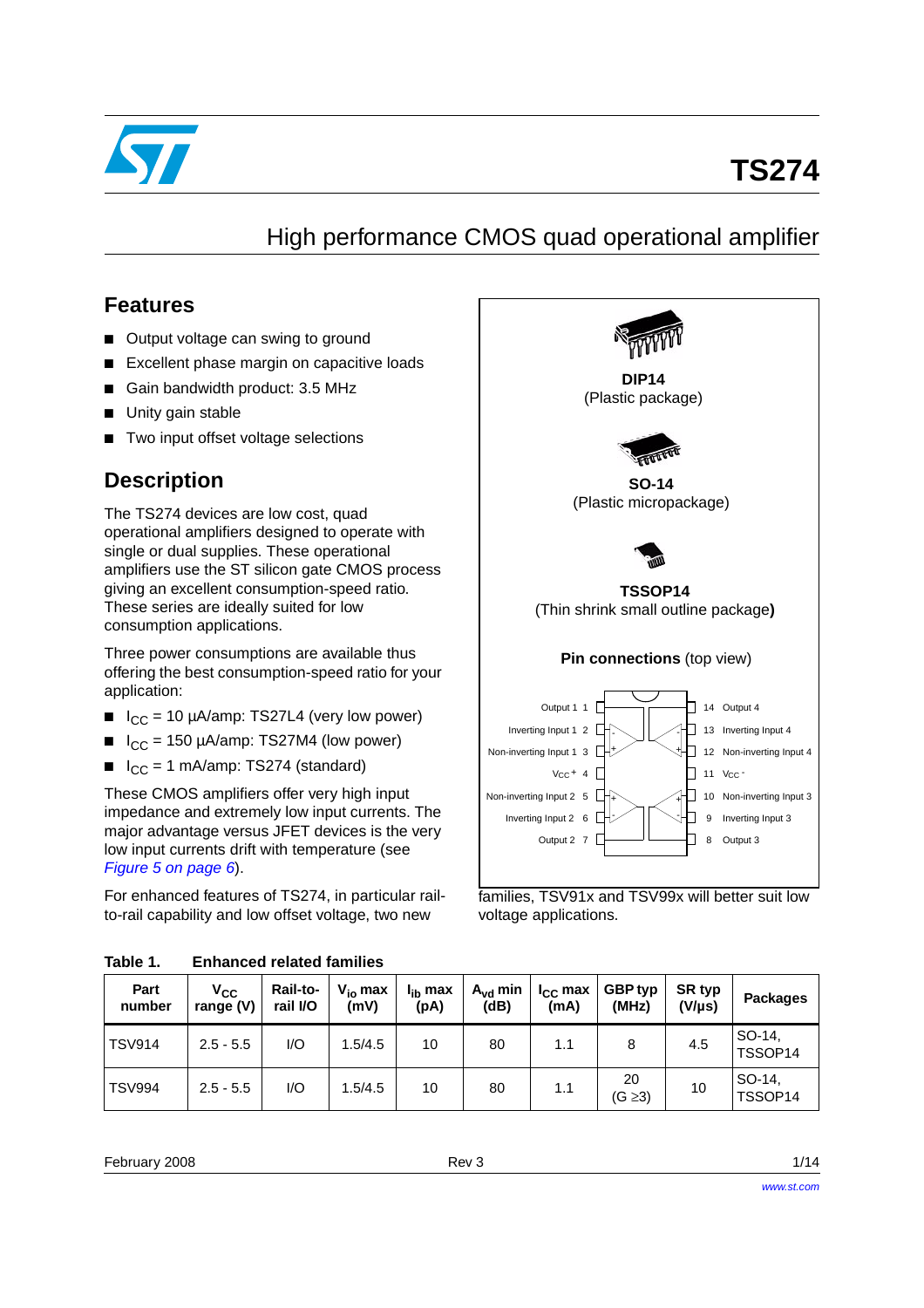## **1 Absolute maximum ratings and operating conditions**

|                           | ADOUNIC MAAMMAM TAMIYO (AMIY)                                                                  |                  |                  |              |
|---------------------------|------------------------------------------------------------------------------------------------|------------------|------------------|--------------|
| Symbol                    | <b>Parameter</b>                                                                               | <b>TS274C/AC</b> | <b>TS274I/AI</b> | <b>Unit</b>  |
| $V_{CC}$ <sup>+</sup>     | Supply voltage (1)                                                                             | 18               |                  | V            |
| $V_{id}$                  | Differential input voltage (2)                                                                 | ±18              |                  | $\vee$       |
| $V_{in}$                  | Input voltage (3)                                                                              | $-0.3$ to 18     |                  | $\vee$       |
| $\mathsf{I}_{\mathsf{0}}$ | Output current for $V_{CC}^{\dagger} \geq 15V$                                                 | ±30              |                  | mA           |
| $I_{\text{in}}$           | Input current                                                                                  | ±5               |                  | mA           |
| $T_{\sf oper}$            | Operating free-air temperature range                                                           | 0 to $+70$       | $-40$ to $+125$  | $^{\circ}$ C |
| $T_{\text{stg}}$          | Storage temperature range                                                                      | $-65$ to $+150$  |                  | $^{\circ}C$  |
| $R_{thja}$                | Thermal resistance junction to ambient <sup>(4)</sup><br>SO-14<br>TSSOP14<br>DIP <sub>14</sub> | 103<br>100<br>80 |                  | °C/W         |
| $R_{\mathsf{thjc}}$       | Thermal resistance junction to case<br>SO-14<br>TSSOP14<br>DIP <sub>14</sub>                   | 31<br>32<br>33   |                  | °C/W         |
|                           | HBM: human body model <sup>(5)</sup>                                                           | 500              |                  | $\vee$       |
| <b>ESD</b>                | MM: machine model <sup>(6)</sup>                                                               | 100              |                  | $\vee$       |
|                           | CDM: charged device model <sup>(7)</sup>                                                       | 800              |                  | V            |

<span id="page-1-0"></span>Table 2 **Table 2. Absolute maximum ratings (AMR)**

1. All values, except differential voltage are with respect to network ground terminal.

- 2. Differential voltages are the non-inverting input terminal with respect to the inverting input terminal.
- 3. The magnitude of the input and the output voltages must never exceed the magnitude of the positive supply voltage.
- 4. Short-circuits can cause excessive heating and destructive dissipation. Values are typical.
- 5. Human body model: A 100pF capacitor is charged to the specified voltage, then discharged through a 1.5kΩ resistor between two pins of the device. This is done for all couples of connected pin combinations while the other pins are floating.
- 6. Machine model: A 200pF capacitor is charged to the specified voltage, then discharged directly between two pins of the device with no external series resistor (internal resistor < 5Ω). This is done for all couples of connected pin combinations while the other pins are floating.
- 7. Charged device model: all pins and the package are charged together to the specified voltage and then discharged directly to the ground through only one pin. This is done for all pins.

| Symbol                | <b>Parameter</b>                                                       | <b>Value</b>                     | Unit |
|-----------------------|------------------------------------------------------------------------|----------------------------------|------|
| $V_{CC}$ <sup>+</sup> | Supply voltage                                                         | 3 to 16                          |      |
| V <sub>icm</sub>      | Common mode input voltage range                                        | 0 to $V_{CC}$ <sup>+</sup> - 1.5 |      |
| l oper                | Operating free-air temperature range<br><b>TS274C</b><br><b>TS274I</b> | 0 to 70<br>$-40$ to 125          | °C   |

Table 3. **Operating conditions** 



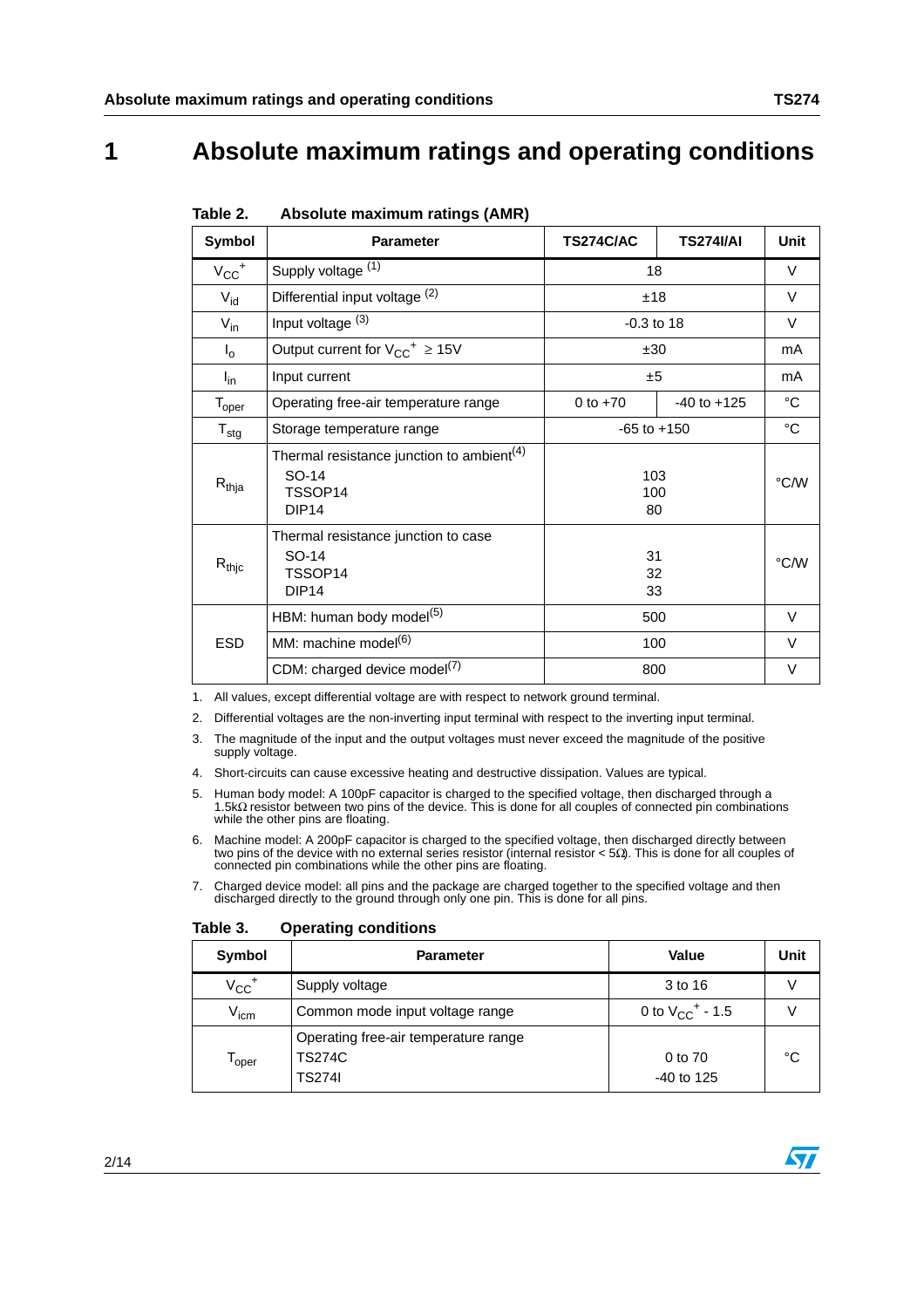## **2 Block diagram and circuit schematics**



#### **Figure 1. Block diagram**

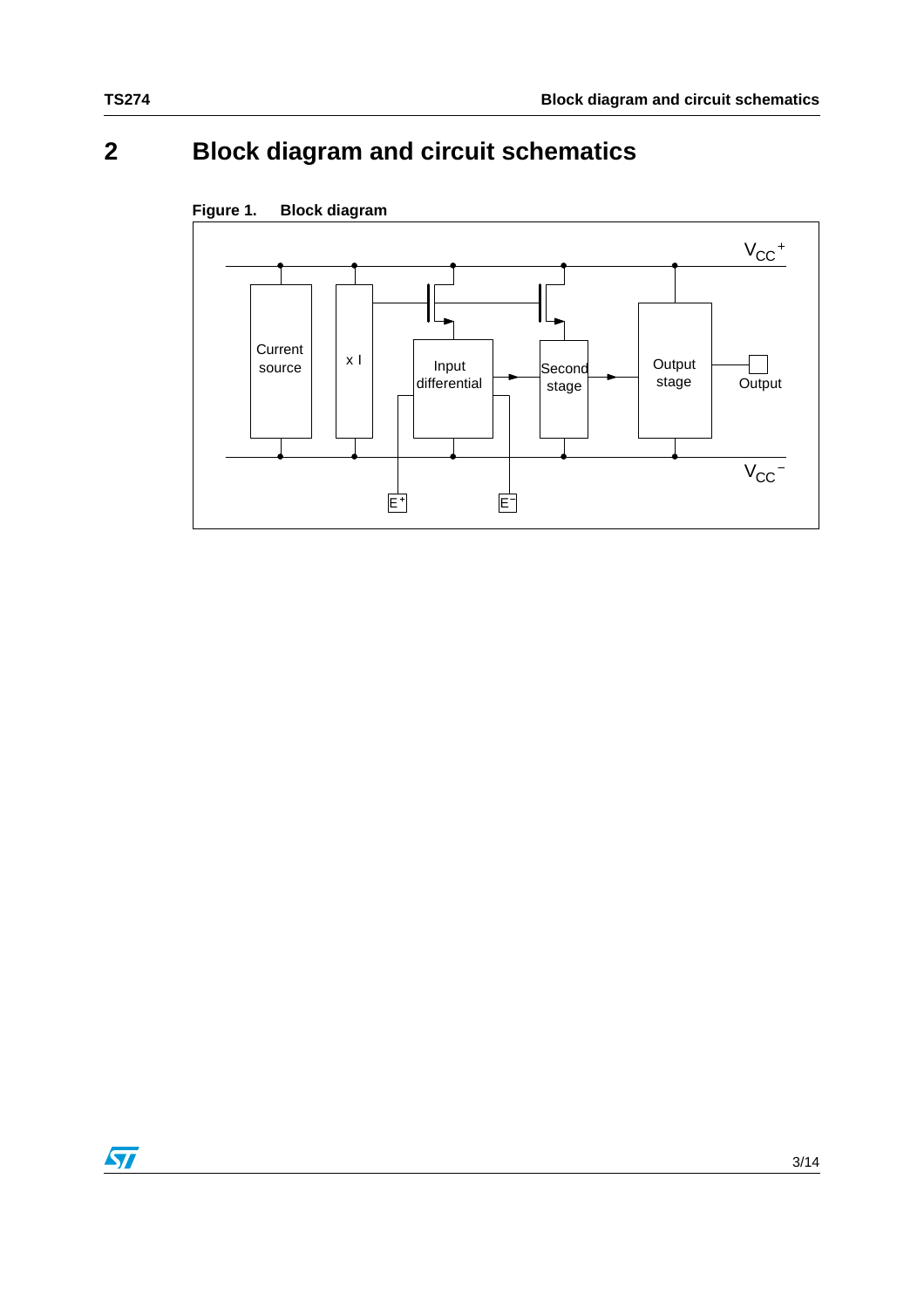**Output** T16  $T_{15}$  $\sqrt{ }$ Á Ŧ  $T_{12}$  $T_9$   $T_{13}$   $1_{14}$  $T_{11}$   $T_{12}$  $\approx$ ₹  $\frac{1}{2}$  $\circ$ ⊢ຶ ے ۲Ļ ı R1  $\overline{6}$  $\frac{1}{2}$ T  $\overline{T_2}$  $\frac{1}{L_4}$  $T_3 \begin{array}{|c|c|c|} \hline \text{I}_4 \end{array}$  T<sub>4</sub>  $\frac{1}{\sqrt{2}}$  $\bigcup\limits_{\substack{c\in\mathbb{C}^+}}$  $\overline{\phantom{0}1}$  $\overline{\phantom{0}}$ Input  $T_{27}$  $T_{29}$  $\mathsf{L}^{\tt{ss}}$ ı  $\overline{1}$ - V  $\Box$  $\overline{1}$  $\mathsf{L}_{23}$  $\Gamma_{22}$  $T_{26}$  $\sqrt{2}$  $T_{21}$  $\mathbf{\hat{\alpha}}$ 25  $T_{17}$  |  $\longmapsto$   $\longmapsto$  |  $T_{18}$  $\overline{1}$  $\vdash$  $\vdash$  $\overline{1}$  $T_{17}$  $T_{19}$ ī  $T_{20}$ ī  $\mathsf{L}_{24}$ 

**Figure 2. Schematic diagram (for 1/4 TS274)**

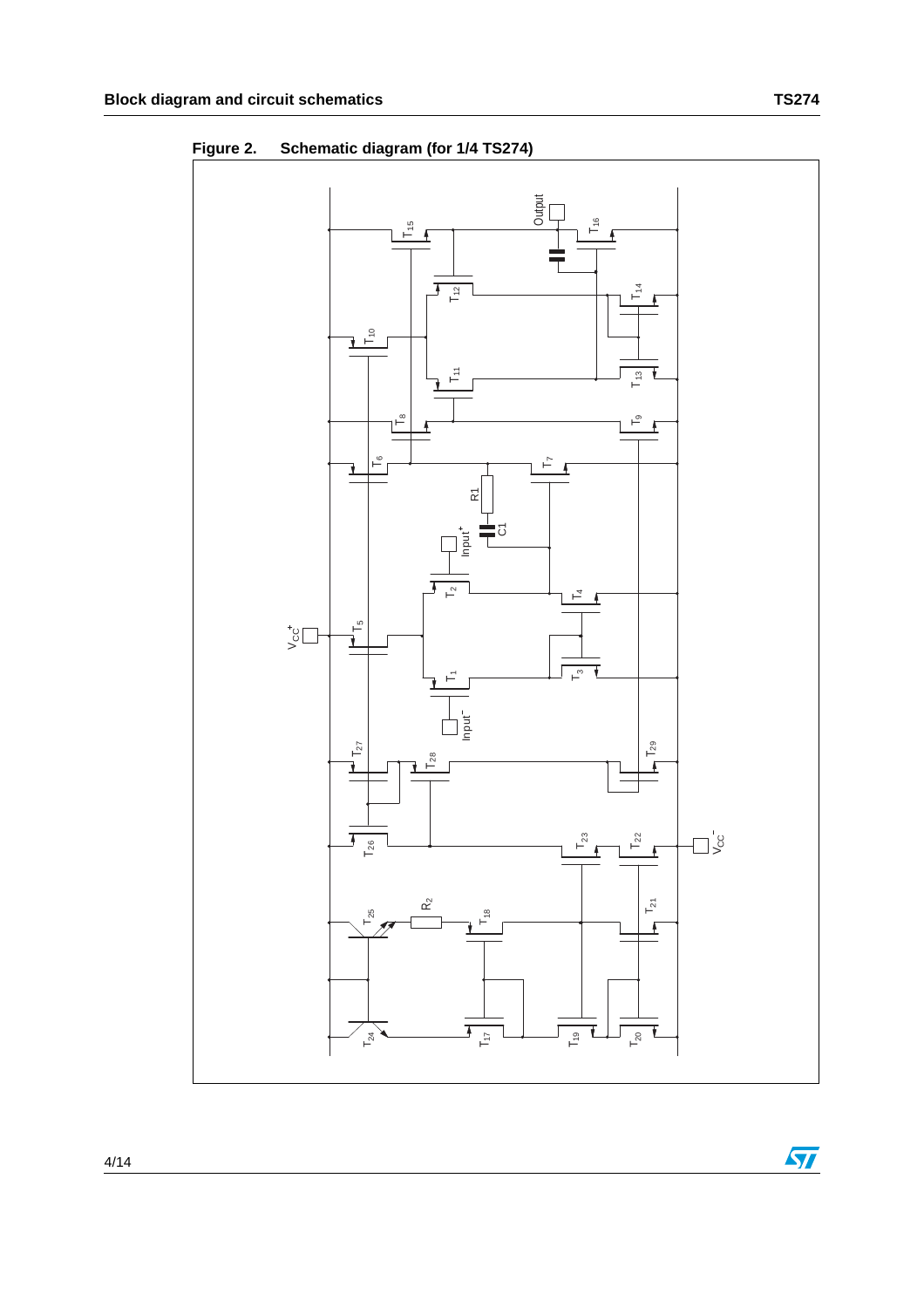## **3 Electrical characteristics**

#### Table 4. V<sub>CC</sub><sup>+</sup> = +10V, V<sub>CC</sub><sup>-</sup>= 0V, T<sub>amb</sub> = +25°C (unless otherwise specified)

| <b>Symbol</b>     | <b>Parameter</b>                  | <b>Conditions</b>                                                                                                                             |                      | <b>TS274C/AC</b> |              |          | <b>TS274I/AI</b> | Unit         |            |  |
|-------------------|-----------------------------------|-----------------------------------------------------------------------------------------------------------------------------------------------|----------------------|------------------|--------------|----------|------------------|--------------|------------|--|
|                   |                                   |                                                                                                                                               | Min                  | <b>Typ</b>       | Max          | Min      | <b>Typ</b>       | <b>Max</b>   |            |  |
| $V_{i0}$          | Input offset voltage              | $V_0 = 1.4 V$ , $V_{ic} = 0V$<br><b>TS274C/I</b><br>TS274AC/AI                                                                                |                      | 1.1<br>0.9       | 10<br>5      |          | 1.1<br>0.9       | 10<br>5      | mV         |  |
|                   |                                   | ${\sf T}_{\sf min}$ $\leq$ ${\sf T}_{\sf amb}$ $\leq$ ${\sf T}_{\sf max}$<br>TS274C/I<br>TS274AC/AI                                           |                      |                  | 12<br>6.5    |          |                  | 12<br>6.5    | mV         |  |
| $DV_{io}$         | Input offset voltage drift        |                                                                                                                                               |                      | $\overline{2}$   |              |          | $\overline{2}$   |              | µV/°C      |  |
| $I_{\text{io}}$   | Input offset current (1)          | $V_{ic} = 5V$ , $V_0 = 5V$<br>${\sf T}_{\sf min}$ $\leq$ ${\sf T}_{\sf amb}$ $\leq$ ${\sf T}_{\sf max}$                                       |                      | 1                | 100          |          | 1                | 200          | pA         |  |
| $I_{ib}$          | Input bias current (1)            | $V_{ic} = 5V$ , $V_0 = 5V$<br>${\sf T}_{\sf min}$ $\leq$ ${\sf T}_{\sf amb}$ $\leq$ ${\sf T}_{\sf max}$                                       |                      | 1                | 150          |          | 1                | 300          | pA         |  |
| $V_{OH}$          | High level output voltage         | $V_{\text{id}} = 100 \text{mV}, R_{\text{L}} = 10 \text{k}\Omega$<br>$T_{min} \leq T_{amb} \leq T_{max}$                                      | 8.2<br>8.1           | 8.4              |              | 8.2<br>8 | 8.4              |              | $\vee$     |  |
| $V_{OL}$          | Low level output voltage          | $V_{id} = -100 \text{mV}$                                                                                                                     |                      |                  | 50           |          |                  | 50           | mV         |  |
| $A_{vd}$          | Large signal voltage gain         | $V_{iC}$ = 5V, R <sub>L</sub> = 10k $\Omega$<br>$V_0$ = 1V to 6V<br>${\sf T}_{\sf min}$ $\leq$ ${\sf T}_{\sf amb}$ $\leq$ ${\sf T}_{\sf max}$ | 10<br>$\overline{7}$ | 15               |              | 10<br>6  | 15               |              | V/mV       |  |
| <b>GBP</b>        | Gain bandwidth product            | $A_v = 40dB$ , $R_l = 10k\Omega$ ,<br>$C_L$ = 100pF, $f_{in}$ = 100kHz                                                                        |                      | 3.5              |              |          | 3.5              |              | <b>MHz</b> |  |
| <b>CMR</b>        | Common mode rejection<br>ratio    | $V_{ic}$ = 1V to 7.4V, $V_o$ = 1.4V                                                                                                           | 65                   | 80               |              | 65       | 80               |              | dB         |  |
| <b>SVR</b>        | Supply voltage rejection<br>ratio | $V_{CC}$ <sup>+</sup> = 5V to 10V, V <sub>o</sub> = 1.4V                                                                                      | 60                   | 70               |              | 60       | 70               |              | dB         |  |
| $I_{\rm CC}$      | Supply current (per<br>amplifier) | $A_v = 1$ , no load, $V_o = 5V$<br>$T_{min} \leq T_{amb} \leq T_{max}$                                                                        |                      | 1000             | 1500<br>1600 |          | 1000             | 1500<br>1700 | μA         |  |
| I <sub>o</sub>    | Output short circuit current      | $V_0 = 0V$ , $V_{id} = 100mV$                                                                                                                 |                      | 60               |              |          | 60               |              | mA         |  |
| $I_{\text{sink}}$ | Output sink current               | $V_0 = V_{CC}$ , $V_{id} = -100$ mV                                                                                                           |                      | 45               |              |          | 45               |              | mA         |  |
| <b>SR</b>         | Slew rate at unity gain           | $R_L = 10k\Omega$ , $C_L = 100pF$ ,<br>$V_{in}$ = 3 to 7V                                                                                     |                      | 5.5              |              |          | 5.5              |              | $V/\mu s$  |  |
| фm                | Phase margin at unity gain        | $A_v = 40dB$ , $R_l = 10k\Omega$<br>$C_L = 100pF$                                                                                             |                      | 40               |              |          | 40               |              | Degrees    |  |
| $K_{\text{OV}}$   | Overshoot factor                  |                                                                                                                                               |                      | 30               |              |          | 30               |              | $\%$       |  |
| $e_n$             | Equivalent input noise<br>voltage | f = 1kHz, $R_s$ = 100 $\Omega$                                                                                                                |                      | 30               |              |          | 30               |              | nV/VHz     |  |
| $V_{o1}/V_{o2}$   | Channel separation                |                                                                                                                                               |                      | 120              |              |          | 120              |              | dB         |  |

1. Maximum values including unavoidable inaccuracies of the industrial test.

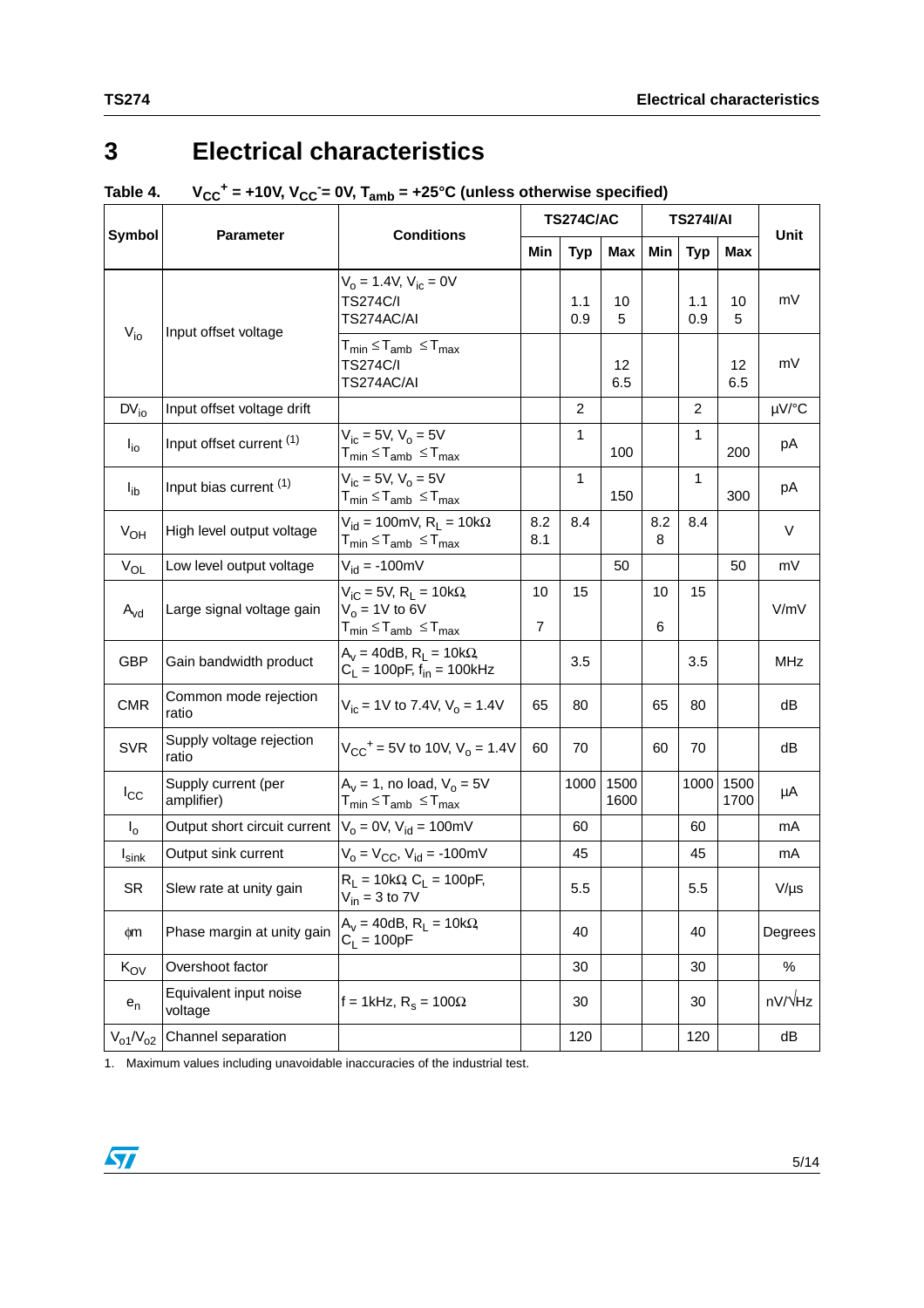**Figure 3. Supply current (each amplifier) vs. supply voltage**



 $V_{\rm CC} = 16V$ 

 $V_{\rm CC}$  = 10V



<span id="page-5-0"></span> **Figure 5. Input bias current vs. free-air temperature**



 **Figure 7. High level output voltage vs. high level output current**

**Figure 6. Low level output voltage vs. low level output current**



**Figure 8. Low level output voltage vs. low level output current**



ST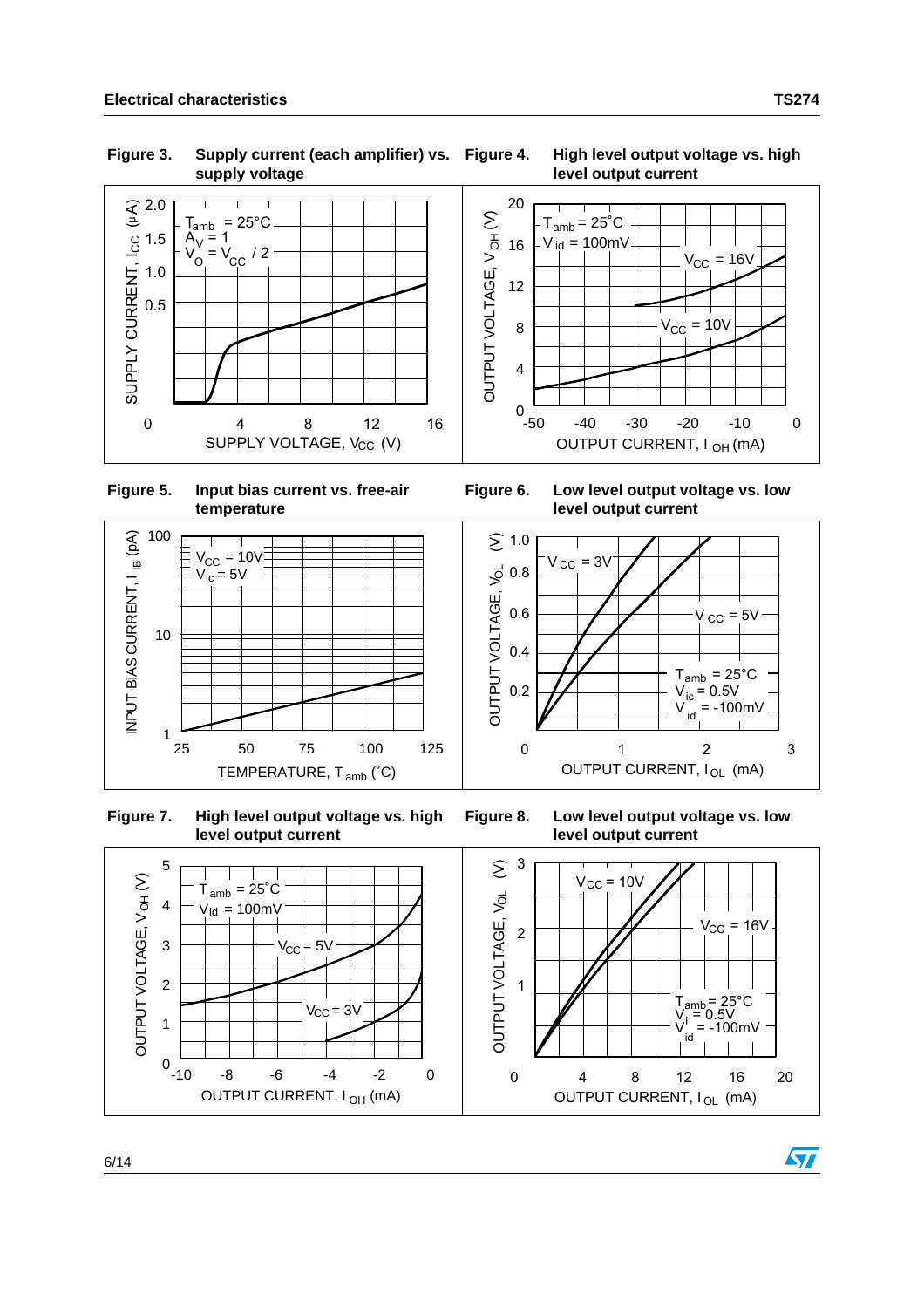#### Figure 9. Open loop frequency response and Figure 10. Phase margin vs. capacitive load **phase shift**



 **Figure 11. Gain bandwidth product vs. supply Figure 12. Slew rate vs. supply voltage voltage**





ST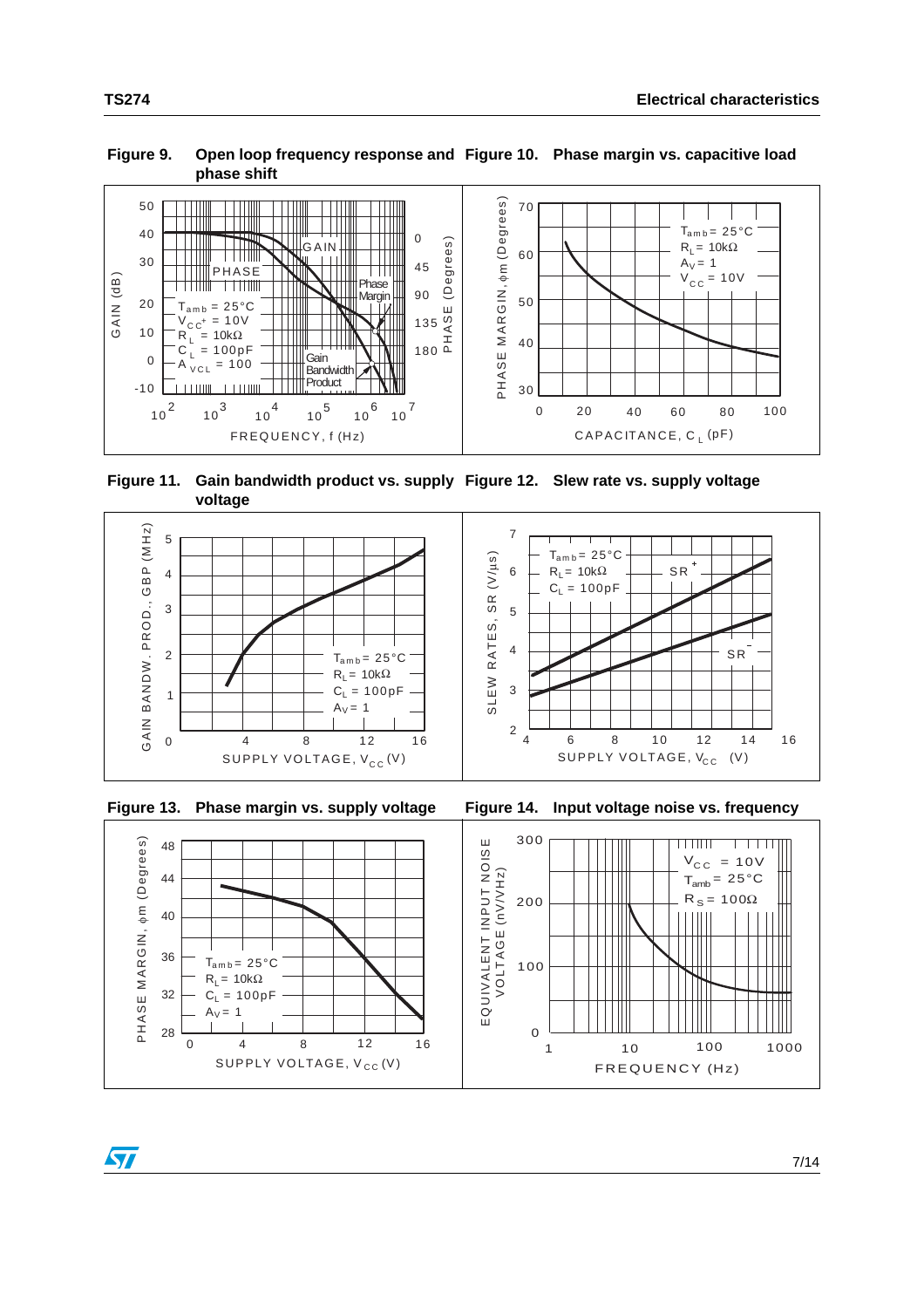### <span id="page-7-0"></span>**4 Macromodel**

#### **4.1 Important note concerning this macromodel**

Please consider the following remarks before using this macromodel.

- All models are a trade-off between accuracy and complexity (i.e. simulation time).
- Macromodels are not a substitute to breadboarding; rather, they confirm the validity of a design approach and help to select surrounding component values.
- A macromodel emulates the **nominal** performance of a **typical** device within **specified operating conditions** (temperature, supply voltage, for example). Thus the macromodel is often not as exhaustive as the datasheet, its purpose is to illustrate the main parameters of the product.

Data derived from macromodels used outside of the specified conditions ( $V_{CC}$ , temperature, for example) or even worse, outside of the device operating conditions ( $V_{CC}$ ,  $V_{icm}$ , for example), is not reliable in any way.

#### **4.2 Macromodel code**

```
********************************
.SUBCKT TS27X 1 2 3 4 5 
*** IMP- = 1, IMP+ =2, OUT = 3 VDD=4 VSS = 5*** TYPE = TS271/TS272/TS274
.MODEL MDTH D IS=1E-8 KF=2.664E-16 CJO=10F
***INPUT STAGE
CIP 2 5 1E-12
CIN 1 5 1E-12
EIP 10 5 2 5 1
EIN 16 5 1 5 1
RIP 10 11 8
RIN 15 16 8
RIS 11 15 223.84
CPS 11 15 1E-9
DIP 11 120 MDTH 400E-12
DIN 15 140 MDTH 400E-12
RDEG1 12 120 4400
RDEG2 14 140 4400
VOFP 12 13 DC 0
VOFN 13 14 DC 0
IPOL 13 5 38E-6
***ICC
DICC1 4 31 MDTH 400E-12
DICC2 31 32 MDTH 400E-12
DICC3 32 33 MDTH 400E-12
DICC4 33 34 MDTH 400E-12
RICC 34 5 20E3
ICC 4 5 600E-6
***COMMON MODE INPUT LIMITATION
DINN 17 13 MDTH 400E-12
VIN 17 5 DC -0.1
```
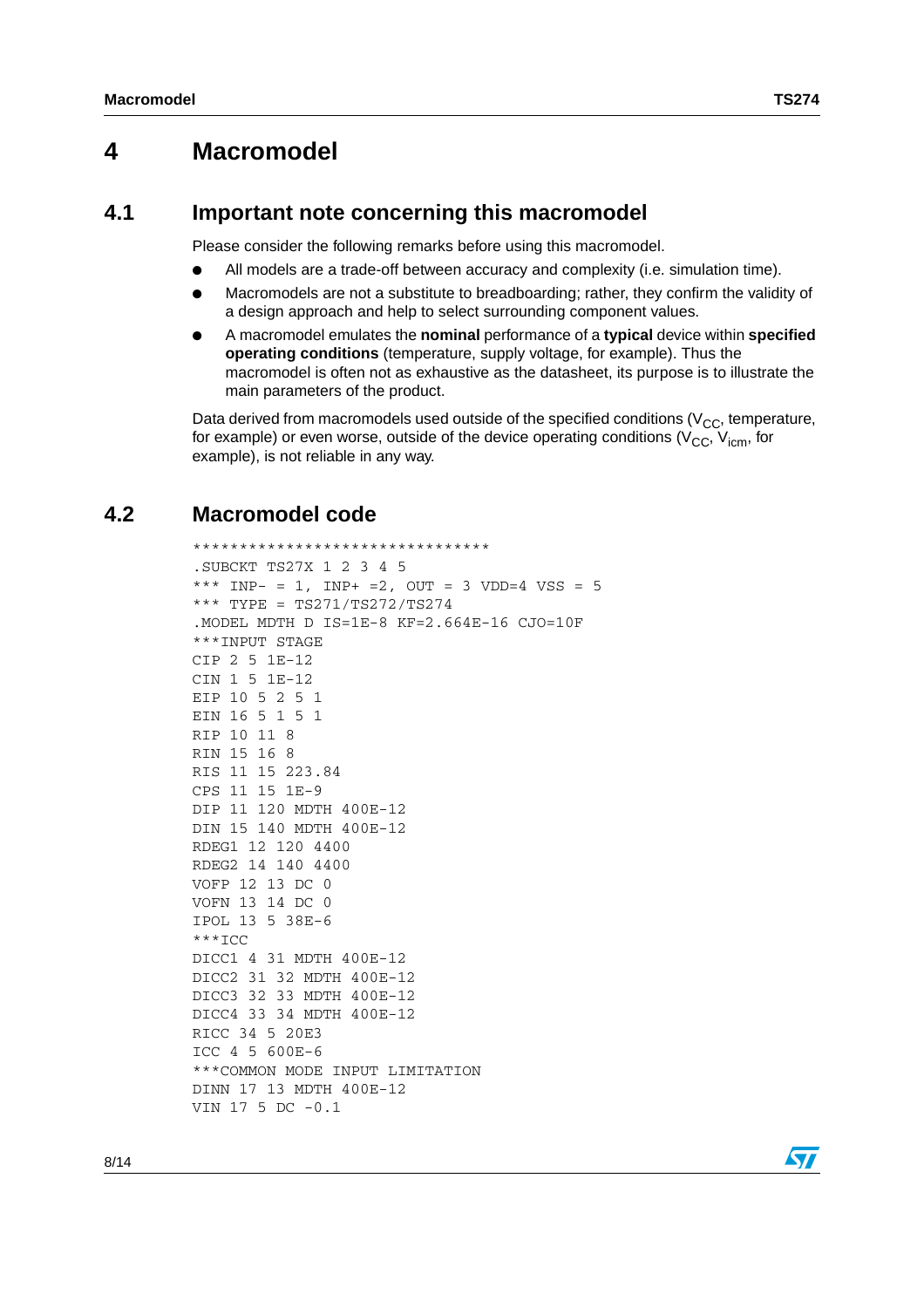```
DINR 15 18 MDTH 400E-12
VIP 4 18 DC 2.2
***GM1 STAGE
FGM1P 119 5 VOFP 1
FGM1N 119 5 VOFN 1
RAP 119 4 1E6
RAN 119 5 1E6
***GM2 STAGE
G2P 19 5 119 5 4E-4
G2N 19 5 119 4 4E-4
R2P 19 4 450E3
R2N 19 5 450E3
***COMPENSATION
CC 19 119 7p
***BUFFER
EBUF 20 5 19 5 1
***SHORT-CIRCUIT LIMITATIONS( ISINK, ISOURCE)
DOPM 19 22 MDTH 400E-12
DONM 21 19 MDTH 400E-12
HOPM 22 28 VOUT 910
VIPM 28 4 DC 50
HONM 21 27 VOUT 1222
VINM 5 27 DC 50
VOUT 3 23 DC 0
***VOH, VOL DEFINITIONS
DOP 19 25 MDTH 400E-12
VOP 4 25 2.5
DON 24 19 MDTH 400E-12
VON 24 5 0.92
***OUTPUT RESISTOR
ROUT 23 20 10
.ENDS
```
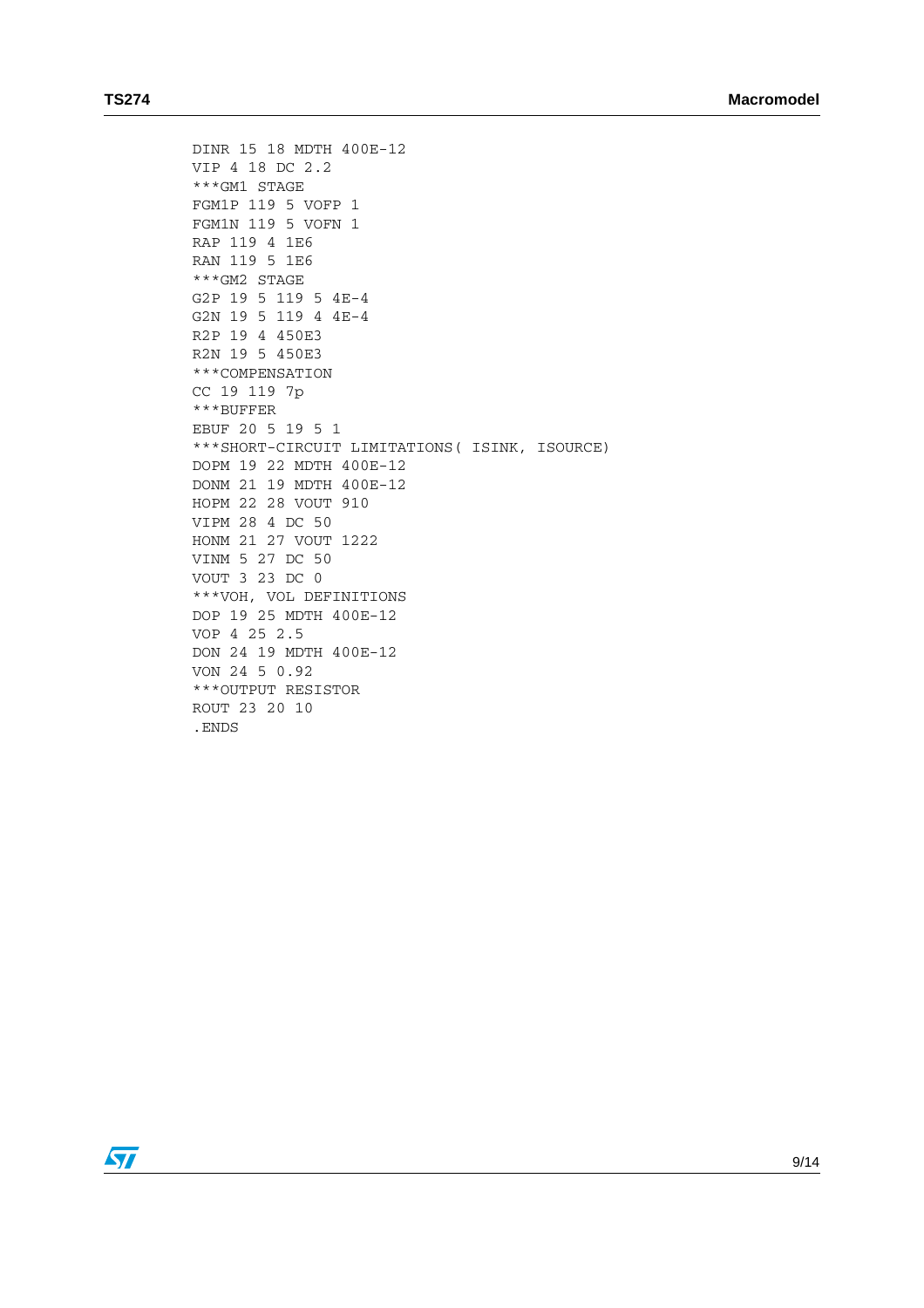## **5 Package information**

In order to meet environmental requirements, ST offers these devices in  $ECOPACK^{\circledcirc}$ packages. These packages have a lead-free second level interconnect. The category of second level interconnect is marked on the package and on the inner box label, in compliance with JEDEC Standard JESD97. The maximum ratings related to soldering conditions are also marked on the inner box label. ECOPACK is an ST trademark. ECOPACK specifications are available at: www.st.com.

## **5.1 DIP14 package information**



**Figure 15. DIP14 package mechanical drawing**

| DIP14 package mechanical data<br>Table 5. |  |
|-------------------------------------------|--|
|-------------------------------------------|--|

|             | <b>Millimeters</b> |       |      | <b>Inches</b> |       |       |
|-------------|--------------------|-------|------|---------------|-------|-------|
| Ref.        | Min.               | Typ.  | Max. | Min.          | Typ.  | Max.  |
| a1          | 0.51               |       |      | 0.020         |       |       |
| B           | 1.39               |       | 1.65 | 0.055         |       | 0.065 |
| b           |                    | 0.5   |      |               | 0.020 |       |
| b1          |                    | 0.25  |      |               | 0.010 |       |
| D           |                    |       | 20   |               |       | 0.787 |
| E           |                    | 8.5   |      |               | 0.335 |       |
| e           |                    | 2.54  |      |               | 0.100 |       |
| e3          |                    | 15.24 |      |               | 0.600 |       |
| $\mathsf F$ |                    |       | 7.1  |               |       | 0.280 |
| I           |                    |       | 5.1  |               |       | 0.201 |
| L           |                    | 3.3   |      |               | 0.130 |       |
| Z           | 1.27               |       | 2.54 | 0.050         |       | 0.100 |

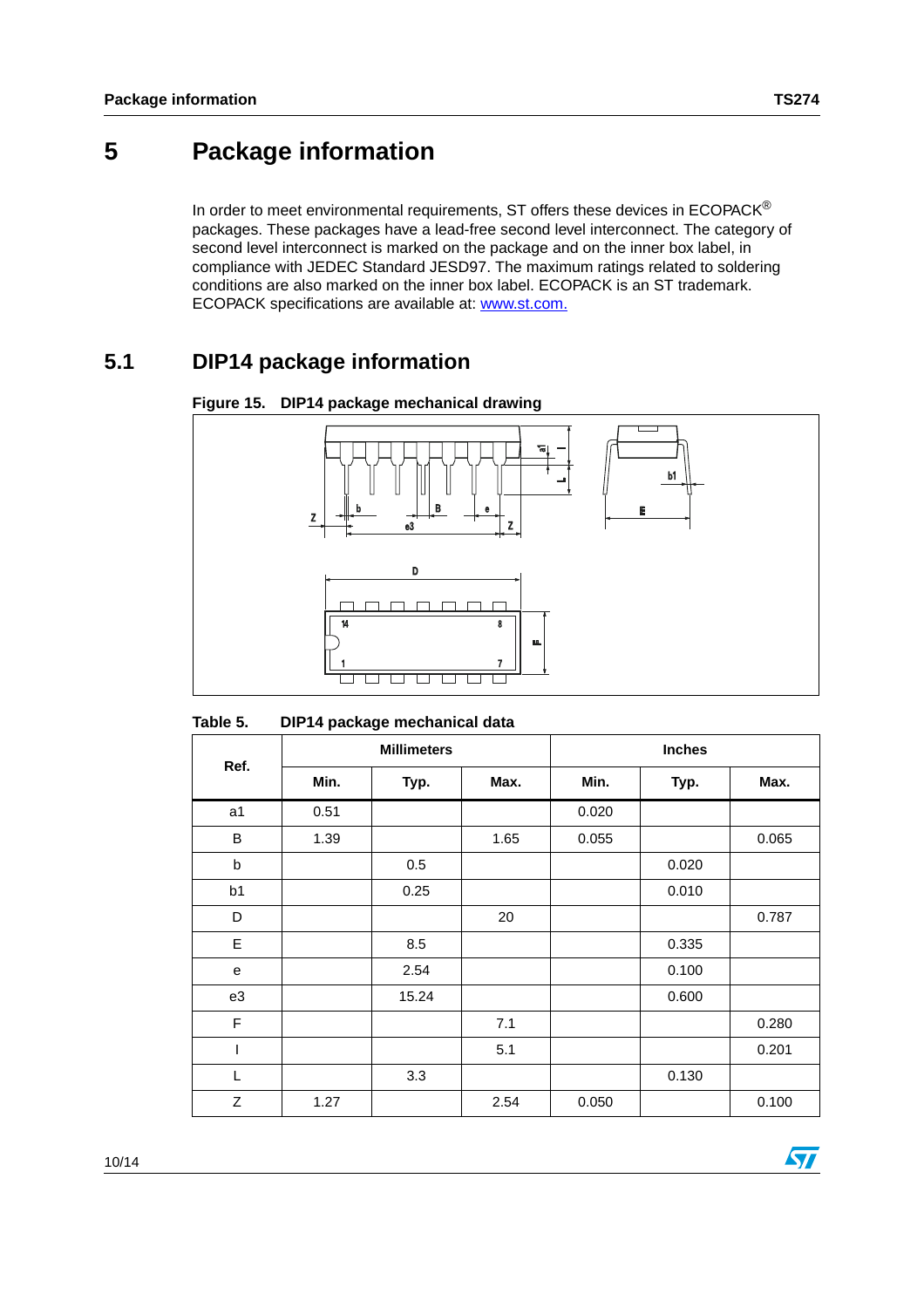## **5.2 SO-14 package information**

#### **Figure 16. SO-14 package mechanical drawing**



| Table 6. | SO-14 package mechanical data |
|----------|-------------------------------|
|----------|-------------------------------|

|             | <b>Dimensions</b> |                    |      |               |       |       |  |  |
|-------------|-------------------|--------------------|------|---------------|-------|-------|--|--|
| Ref.        |                   | <b>Millimeters</b> |      | <b>Inches</b> |       |       |  |  |
|             | Min.              | Typ.               | Max. | Min.          | Typ.  | Max.  |  |  |
| A           |                   |                    | 1.75 |               |       | 0.068 |  |  |
| a1          | 0.1               |                    | 0.2  | 0.003         |       | 0.007 |  |  |
| a2          |                   |                    | 1.65 |               |       | 0.064 |  |  |
| $\sf b$     | 0.35              |                    | 0.46 | 0.013         |       | 0.018 |  |  |
| b1          | 0.19              |                    | 0.25 | 0.007         |       | 0.010 |  |  |
| $\mathsf C$ |                   | 0.5                |      |               | 0.019 |       |  |  |
| c1          |                   |                    |      | 45° (typ.)    |       |       |  |  |
| D           | 8.55              |                    | 8.75 | 0.336         |       | 0.344 |  |  |
| E           | 5.8               |                    | 6.2  | 0.228         |       | 0.244 |  |  |
| e           |                   | 1.27               |      |               | 0.050 |       |  |  |
| e3          |                   | 7.62               |      |               | 0.300 |       |  |  |
| F           | 3.8               |                    | 4.0  | 0.149         |       | 0.157 |  |  |
| G           | 4.6               |                    | 5.3  | 0.181         |       | 0.208 |  |  |
| Г           | 0.5               |                    | 1.27 | 0.019         |       | 0.050 |  |  |
| M           |                   |                    | 0.68 |               |       | 0.026 |  |  |
| $\mathsf S$ | $8^\circ$ (max.)  |                    |      |               |       |       |  |  |

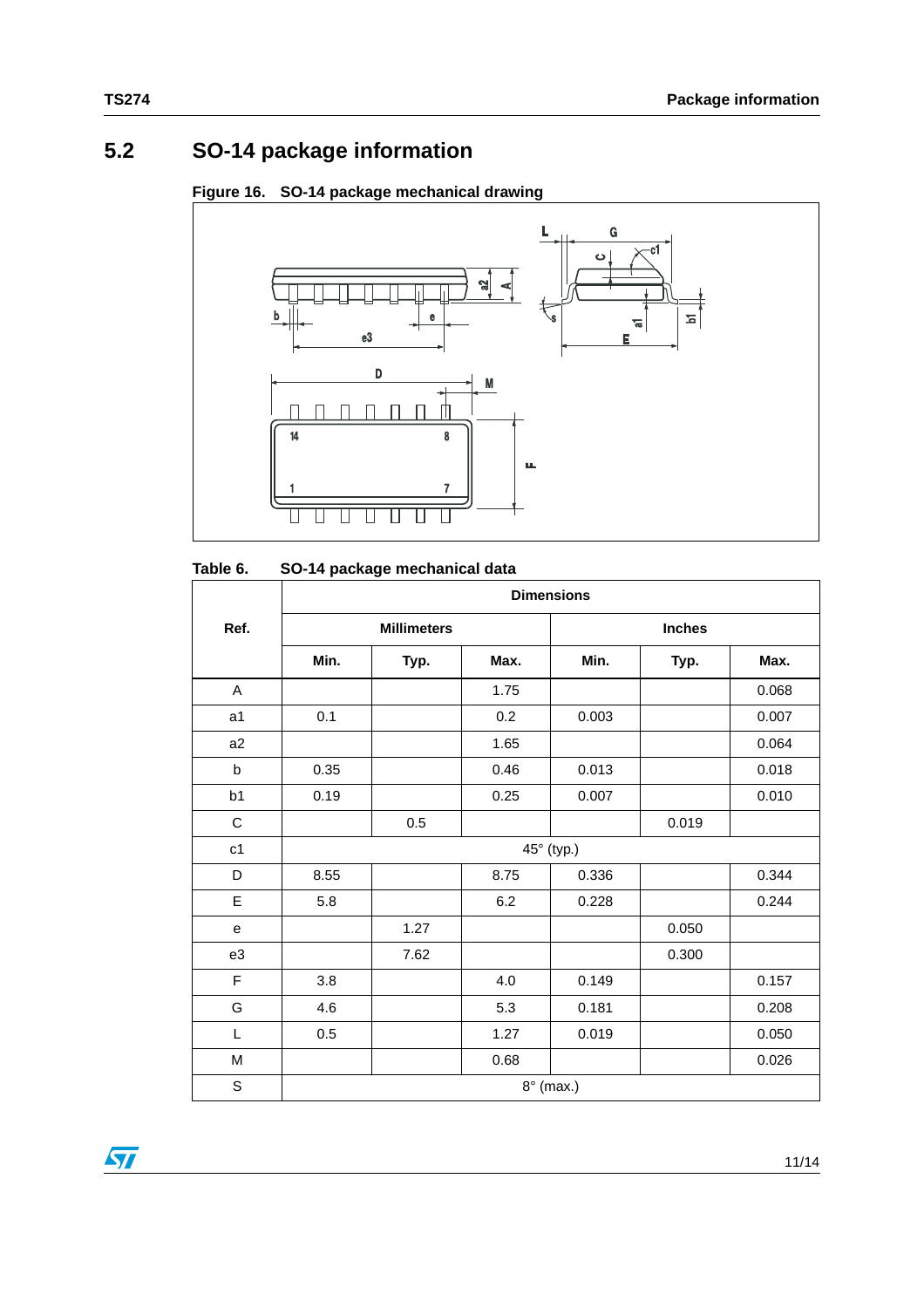



#### **Figure 18. TSSOP14 package mechanical data**

|      | <b>Dimensions</b>  |          |             |               |            |             |  |  |  |
|------|--------------------|----------|-------------|---------------|------------|-------------|--|--|--|
| Ref. | <b>Millimeters</b> |          |             | <b>Inches</b> |            |             |  |  |  |
|      | Min.               | Typ.     | Max.        | Min.          | Typ.       | Max.        |  |  |  |
| A    |                    |          | 1.2         |               |            | 0.047       |  |  |  |
| A1   | 0.05               |          | 0.15        | 0.002         | 0.004      | 0.006       |  |  |  |
| A2   | 0.8                | 1        | 1.05        | 0.031         | 0.039      | 0.041       |  |  |  |
| b    | 0.19               |          | 0.30        | 0.007         |            | 0.012       |  |  |  |
| c    | 0.09               |          | 0.20        | 0.004         |            | 0.0089      |  |  |  |
| D    | 4.9                | 5        | 5.1         | 0.193         | 0.197      | 0.201       |  |  |  |
| E    | 6.2                | 6.4      | 6.6         | 0.244         | 0.252      | 0.260       |  |  |  |
| E1   | 4.3                | 4.4      | 4.48        | 0.169         | 0.173      | 0.176       |  |  |  |
| e    |                    | 0.65 BSC |             |               | 0.0256 BSC |             |  |  |  |
| K    | $0^{\circ}$        |          | $8^{\circ}$ | $0^{\circ}$   |            | $8^{\circ}$ |  |  |  |
| L1   | 0.45               | 0.60     | 0.75        | 0.018         | 0.024      | 0.030       |  |  |  |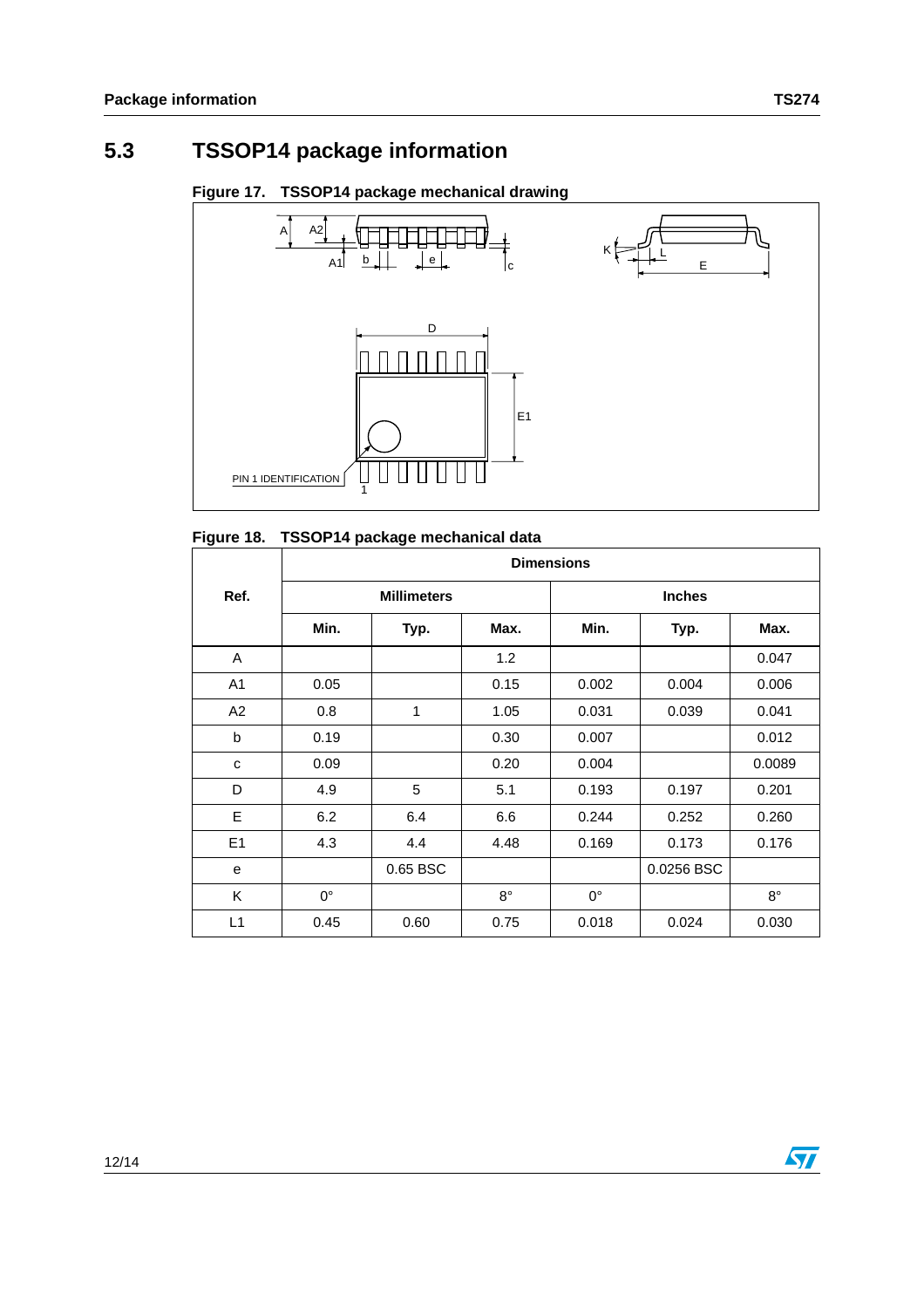## **6 Ordering information**

| Table 7. |  | <b>Order codes</b> |
|----------|--|--------------------|
|          |  |                    |

| Order code                 | <b>Temperature</b><br>range       | Package           | Packing     | <b>Marking</b> |
|----------------------------|-----------------------------------|-------------------|-------------|----------------|
| TS274CD<br>TS274CDT        |                                   | SO-14             | Tube or     | 274C           |
| TS274ACD<br>TS274ACDT      |                                   |                   | Tape & reel | 274AC          |
| TS274CN                    | 0°C, +70°C                        | DIP <sub>14</sub> | <b>Tube</b> | <b>TS274CN</b> |
| TS274ACN                   |                                   |                   |             | TS274ACN       |
| TS274CPT                   |                                   | TSSOP14           | Tape & reel | 274C           |
| TS274ACPT                  |                                   |                   |             | 274AC          |
| TS274ID<br><b>TS274IDT</b> |                                   | SO-14             | Tube or     | 2741           |
| TS274AID<br>TS274AIDT      |                                   |                   | Tape & reel | 274AI          |
| <b>TS274IN</b>             | $-40^{\circ}$ C, $+125^{\circ}$ C | DIP <sub>14</sub> | <b>Tube</b> | <b>TS274IN</b> |
| TS274AIN                   |                                   |                   |             | TS274AIN       |
| <b>TS274IPT</b>            |                                   | TSSOP14           | Tape & reel | 2741           |
| TS274AIPT                  |                                   |                   |             | 274AI          |

## **7 Revision history**

| Table 8. | <b>Document revision history</b> |  |  |
|----------|----------------------------------|--|--|
|----------|----------------------------------|--|--|

| Date        | <b>Revision</b> | <b>Changes</b>                                                                                                                                                                     |  |
|-------------|-----------------|------------------------------------------------------------------------------------------------------------------------------------------------------------------------------------|--|
| 19-Nov-2001 |                 | Initial release.                                                                                                                                                                   |  |
| 07-Apr-2006 | 2               | ESD protection inserted in Table 2. on page 2.<br>Thermal resistance junction to case information added see Table 2.<br>on page 2.<br>Macromodel insertion in Section 4 on page 8. |  |
| 01-Feb-2008 | 3               | Added information on enhanced related families of devices on cover<br>page.<br>Removed TS274B version in AMR table and in order codes table.                                       |  |